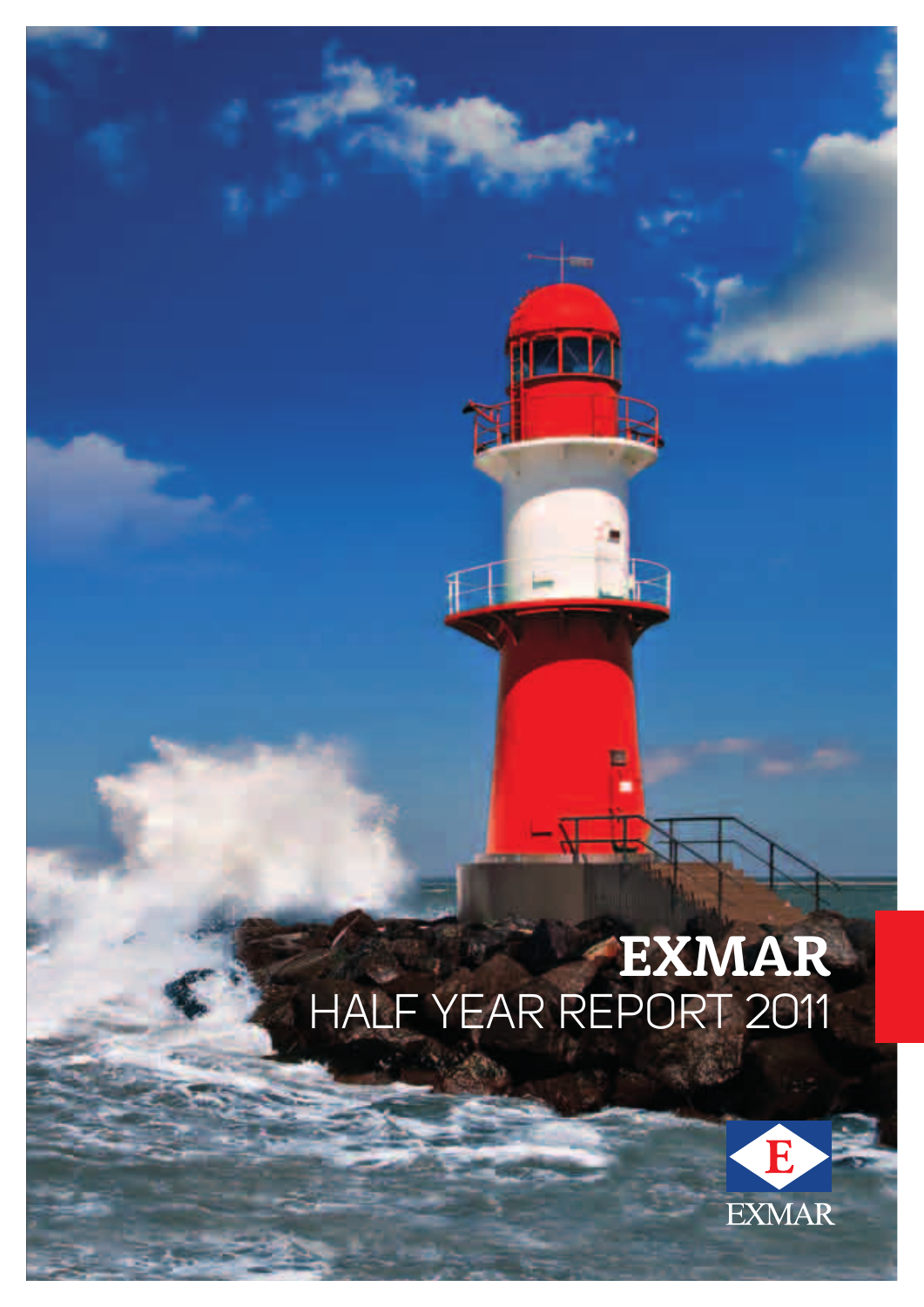

# **2. Contribution per division**

(In millions of USD)

# **Comments on the key figures as per 30 June 2011**

*The LPG fleet recorded an operational result (EBIT) of USD -32.3 million during the first six months of the year. EBIT has been affected by 121 dry-docking days (81 days in first semester 2010). The result includes a provision of USD -26.7 million on the sale of 2 VLGC's to BW Gas.*

Contracts of Affreightment (i.e.: contracts with Statoil, ExxonMobil and ConocoPhillips) and EXMAR has also entered into a Time-Charter on 'BW Odin' (38,000 m<sup>3</sup> / 2005-built).

**VLGC (70,000 – 85,000 m³)**

The month-on-month improvements in the VLGC freight market which have been enjoyed since the beginning of the year unfortunately ran out of steam since the spring. This has been mainly due to the availability of less spot volumes and further increases in the price of bunker fuels. However, current loading commitments in the Middle East and additional spot stems which are currently being marketed are justifying a more optimist outlook for the balance of this year. EXMAR's VLGC fleet is fully covered for the balance of the year of which 55.0% at fixed hire levels.

# **MIDSIZE (20,000 – 40,000 m³)**

The ammonia market remained firm mainly driven by a strong demand both in Europe and US keeping ammonia product prices high. East of Suez, a solid demand was generated by the agricultural and the industrial sector both in the Far East and India. The Indian ammonia import business from the Arabian Gulf remains firm.

Time Charter levels remained stable and are currently enjoying a firming trend. The second half of the year looks positive. EXMAR's midsize fleet is covered for about 72.0% at satisfactory levels for the balance of the year.

# **PRESSURISED (3,500 – 5,000 m³)**

The North West European and Far Eastern coaster spot market have been rather 'thin' during the first six months of the year. As a result the spot freight rates have been under a downward pressure. However, the various Contracts Of Affreightment have experienced good nomination volumes in North West Europe while TC levels in the East remained

firm.

Exmar's entire pressurised fleet is committed on Time Charter at rewarding level.

# **AGREEMENT WITH BW GAS**

On 15 July 2011 EXMAR and BW Gas reached an agreement to swap 2 of EXMAR's "VLGC" (Very Large Gas Carrier) against BW Gas' Midsize" fleet. The vessels involved are:

**Exmar (VLGC):**

Flanders Liberty 84,000 cbm / '07-built Flanders Loyalty 84,000 cbm / '08- built

# **CONSOLIDATED KEY FIGURES in million USD** Revenue **83.6** 91.8 Operating result before depreciations and impairment loss (EBITDA) 18.4 25.1 Operating result (EBIT) Consolidated result after tax Vessels (including vessels under construction)

 $F$ inancial debt

**BW Gas (Midsize):**

BW Hugin - 35,000 cbm / 2002-built (to be renamed 'Bastogne)' BW Helga - 35,000 cbm / 1994-built (to be renamed 'Temse') BW Hedda - 35,000 cbm / 1993-built (to be renamed 'Tielrode') BW Sombeke (50%) - 38,000 cbm /20'06-built (to be renamed 'Sombeke') (which results in EXMAR becoming 100% owner)



Whereas 'Flanders Loyalty' and BW Hedda (to be renamed 'Tielrode') have already been delivered in August the remaining vessels are expected to change ownership within no later than 2nd half September.



This investment increases the Midsize fleet operated by EXMAR to 18 vessels and reinforces its focus on worldwide medium-size LPG and Ammonia shipping. It also suitably adds to EXMAR's existing commitment portfolio, which will consist of a solidly balanced mix of Time-Charters, Contracts of Affreightment and spot availabilities.

It also confirms EXMAR's willingness to dedicate its maritime gas expertise to support the future needs of the North Sea based LPG industry in particular Since August 2009 EXMAR has gradually but firmly increased its dedicated LPG presence in Europe. As from now on Exmar is expected to handle about 2 million metric tons of LPG on a yearly basis in this region alone.

|                                                                    | 30/06/2011 | 30/06/2010 |
|--------------------------------------------------------------------|------------|------------|
| <b>CONSOLIDATED INCOME STATEMENT</b>                               |            |            |
| Revenue                                                            | 224.0      | 200.8      |
| Operating result before depreciations and impairment loss (EBITDA) | 54.1       | 63.5       |
| Depreciations and impairment loss                                  | $-65.7$    | $-47.7$    |
| Operating result (EBIT)                                            | $-11.6$    | 15.8       |
| Net financial result                                               | $-23.9$    | $-60.1$    |
| Share in the result of equity accounted investees                  | $-0.6$     | $-0.5$     |
| Result before tax                                                  | $-36.1$    | $-44.8$    |
| Income tax                                                         | $-1.8$     | $-1.1$     |
| Consolidated result after tax                                      | $-37.9$    | $-45.9$    |
| Attributable to owners of the Company                              | $-37.9$    | $-45.9$    |

### **CONSOLIDATED STATEMENT OF FINANCIAL POSITION**

The purchase of the above mentioned Midsize vessels includes BW Gas' existing North Sea Time Charter Equivalent 2010-2011 (usd/day) 24,000

| Shareholders' equity                           | 359.8   | 361.9   |
|------------------------------------------------|---------|---------|
| Vessels (including vessels under construction) | 972.9   | 1,307.1 |
| Net financial debt                             | 1.018.9 | 1.145.7 |
| Total assets                                   | 1,726.9 | 1.861.6 |

# **INFORMATION PER SHARE IN USD PER SHARE**

| Weighted average number of shares during the period | 56,669,432 | 56.989.697 |
|-----------------------------------------------------|------------|------------|
| <b>EBITDA</b>                                       | 0.95       |            |
| EBIT                                                | $-0.20$    | 0.28       |
| Consolidated result after tax                       | $-0.67$    | 0.81       |

# **30/06/2011 30/06/2010**

| 83.6    | 91.8    |
|---------|---------|
|         |         |
| 18.4    | 25.1    |
| $-32.3$ | 1.8     |
|         |         |
| -396    | $-10.8$ |
|         |         |
|         |         |
| 421.6   | 608.9   |
| 400.5   | 433.0   |
|         |         |
|         |         |

# **1. Consolidated key figures**

(In millions of USD)

# **LPG**

*\*Rebitda: recurring earnings before interests, taxes, depreciations and amortisations.*

The Group had an operating result (EBIT) of USD -11.6 million for the first semester 2011 (USD 15.8 million for the first semester 2010). This includes an impairment loss of USD -26.7 million on the sale of two VLGCs to BW Gas.

The financial result was negatively impacted by the change in fair value of interest rate derivatives entered to hedge the interest rate exposure on long term financing of the fleet, which resulted in a non-cash unrealised loss of USD -3.7 million (first semester 2010: USD -26.0 million) and by USD -1.0 million

unrealised exchange loss (first semester 2010: USD -13.9 million) valued at the closing rate of 30 June 2011 of EUR / USD 1.4453. The consolidated result after taxation for the first half 2011 amounts to USD -37.9 million (first semsester 2010: USD -45.9 million).

| 22,000 |  |
|--------|--|
| 20,000 |  |
| 18,000 |  |
| 16,000 |  |
| 14,000 |  |
| 12,000 |  |
| 10,000 |  |
| 8,000  |  |
| 6,000  |  |
| 4.000  |  |
|        |  |



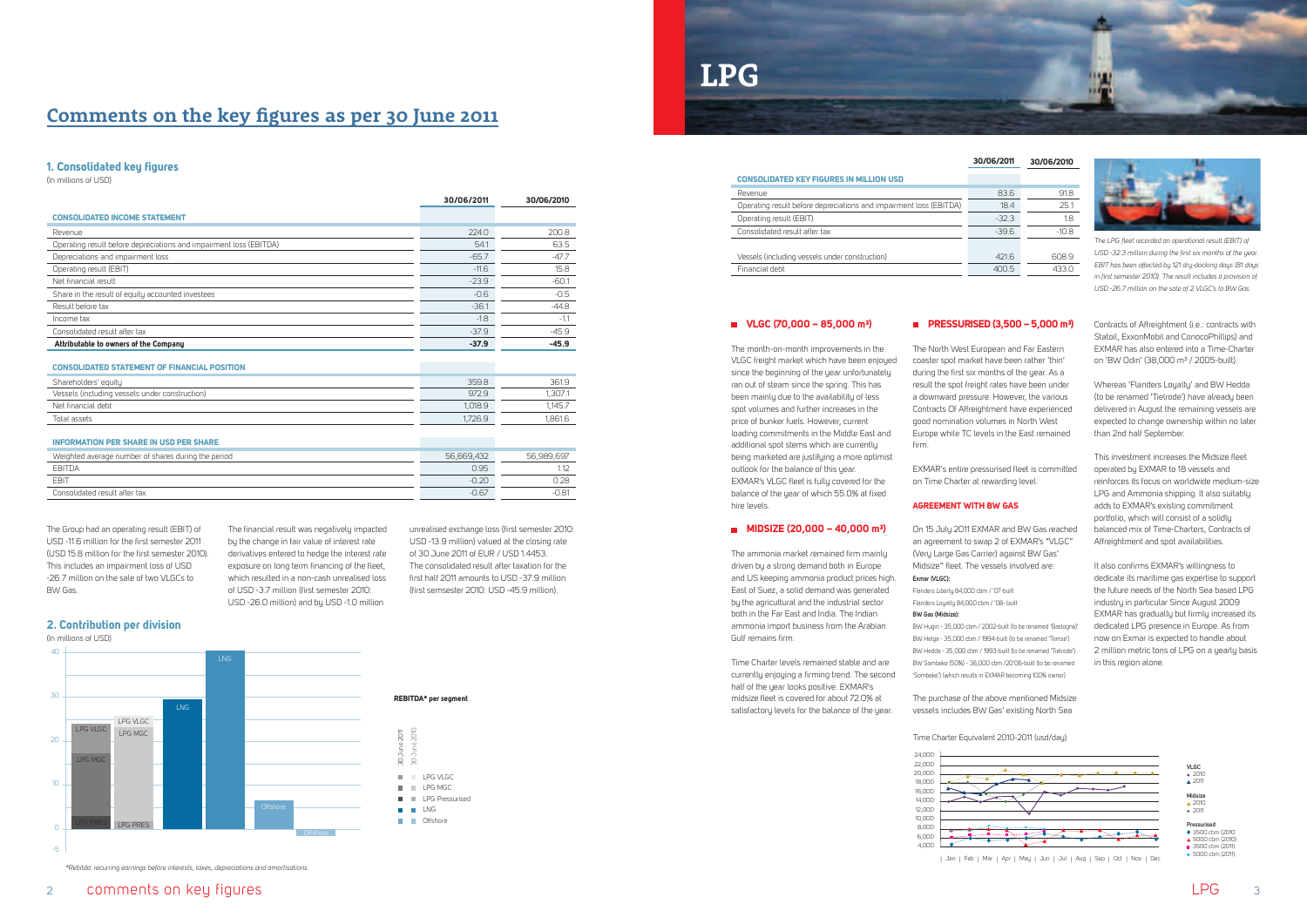

*The LNG fleet recorded an operational result (EBIT) of USD 14.6 million during the first six months of the year.*



*The Offshore activities contributed USD 5.1 million to the operating result of the first semester (USD -11.0 million for the same period last year)*



# **LNG Offshore**

|                                                | 30/06/2011 | 30/06/2010 |
|------------------------------------------------|------------|------------|
| <b>CONSOLIDATED KEY FIGURES IN MILLION USD</b> |            |            |
| Revenue                                        | 44.3       | 56.9       |
| Operating result before depreciations (EBITDA) | 25.4       | 37.7       |
| Operating result (EBIT)                        | 14.6       | 23.7       |
| Consolidated result after tax                  | 6.0        | $-7.9$     |
|                                                |            |            |
| Vessels (including vessels under construction) | 515.7      | 657.3      |
| Financial debt                                 | 530.0      | 654.3      |

| /06/2011 | 30/06/2010 |
|----------|------------|
|          |            |
| 63.2     | 24.8       |
| 8.2      | $-1.7$     |
| 5.1      | $-11.0$    |
| $-1.5$   | $-19.3$    |
|          |            |
| 35.6     | 40.9       |
| 171.0    | 183.0      |
|          |            |

| <b>CONSOLIDATED KEY FIGURES IN MILLION USD</b>      |        |        |
|-----------------------------------------------------|--------|--------|
| Revenue                                             | 63.2   | 24.8   |
| Operating result before depreciations (EBITDA)      | 8.2    | $-17$  |
| Operating result (EBIT)                             | 5.1    | $-110$ |
| Consolidated result after tax                       | $-1.5$ | -19.3  |
| Offshore units (including units under construction) | 35.6   | 1N 9   |

# **LNG Transport – LNGRV**

Results in this segment were affected by a technical stop of *EXCALIBUR* in January and provisions for maintenance in the second quarter. An unexpected off-hire was incurred on *EXCELERATE* owing to repairs required following a leak of LNG from the cargo crossover on to the deck resulting in local cracking.

In March, LNGLV *EXCELSIOR* was replaced by *EXCELLENCE\**at the terminal at Bahía Blanca Gasport®.

*EXQUISITE\**commenced the third season at Mina Al Ahmadi Gasport® in Kuwait and has been working at full capacity to assist with high demand for power ashore owing to extreme summer temperatures.

With the inauguration of GNL Escobar, a new LNG import terminal by the Paraná river in Argentina (May), *EXEMPLAR\** will remain as the permanent terminal for the next 3½ years. *EXCEL* delivered the first cargo

into *EXEMPLAR\** having carried out a part discharge to *EXCELLENCE\** in Bahía Blanca in order to meet the draft restriction at Escobar. With all LNGRV's plus *EXCALIBUR* and *EXCEL* for the provision of an LNG Floating Storage in full operation during the second semester 2011 results will be as predicted.

# **LNG Upstream/downstream**

In May EXMAR teamed up with the Colombian oil and gas producer Pacific Rubiales to build a small-scale LNG export project in northern Colombia.

The Colombian-Canadian exploration and production player and EXMAR have begun front-end engineering and design (FEED) for the scheme. Plans involve building a pipeline from La Creciente gas field in the northern part of Colombia to the Caribbean coast, a small liquefaction barge and shipping of the LNG to the targeted markets. The project is targeting Caribbean and Central American markets and the results of the FEED are expected by fall 2011.

In June 2010 EXMAR and its Consortium were selected as Preferred Bidder by the Petroleum Corporation of Jamaica (PCJ) and Regasification Unit (FSRU) for Jamaica. An investigation of the Contractor General of Jamaica (OCG) revealed certain irregularities surrounding the project Award.

The Government of Jamaica decided to issue two new tenders for the LNG import infrastructure on the one hand and for the LNG supply on the other hand. Once the tender document for the infrastructure part is published, EXMAR will determine its position.

The *OPTI-EX®* production platform has been delivered to LLOG on 5 July.

Financial debt

The total consideration amounts to approximately USD 430 million of which a first payment of USD 104.5 million has been received on delivery. The balance of the purchase price will be received over the next 5.5 years. The completion of the sale will result in an estimated pre-tax gain on disposal of USD 45 million (USD 35 million after tax) in the third quarter of 2011. The balance of approximately USD 85 million gain on disposal will be progressively recognised in the financial results over the remaining period of the contract.

The *OPTI-EX®* is fully moored on location and commissioning is undergoing.

The *NUNCE* accommodation barge is operating offshore Angola for Sonangol under a long term contract.

The *KISSAMA* accommodations barge is expected to be further employed in West Africa on a long term contract starting autumn 2011.



| vessel           | type  | capacity<br>(m) | ownership | charter expiry<br>(+ options) | 2011 | 2012 | 2013 | 2032 | 2033 | 2034 | 2035 |
|------------------|-------|-----------------|-----------|-------------------------------|------|------|------|------|------|------|------|
| <b>Excalibur</b> | lnq/c | 138,000         | 50%       | Mar-22                        |      |      |      |      |      |      |      |
| Excel            | lnq/c | 138,000         | 50%       | Mar-12 (+3m)                  |      |      |      |      |      |      |      |
| Excelsior        | Ingrv | 138.000         | 50%       | Jan-25 (+5j, +5j)             |      |      |      |      |      |      |      |
| Excelerate       | Ingrv | 138,000         | 50%       | Oct-26 (+5j, +5j)             |      |      |      |      |      |      |      |
| Explorer         | Ingrv | 150.900         | 50%       | Apr-33 (+5i)                  |      |      |      |      |      |      |      |
| <b>Express</b>   | Ingrv | 150.900         | 50%       | May-34 (+5j)                  |      |      |      |      |      |      |      |

*(\*) under technical management with EXMAR Shipmanagement.*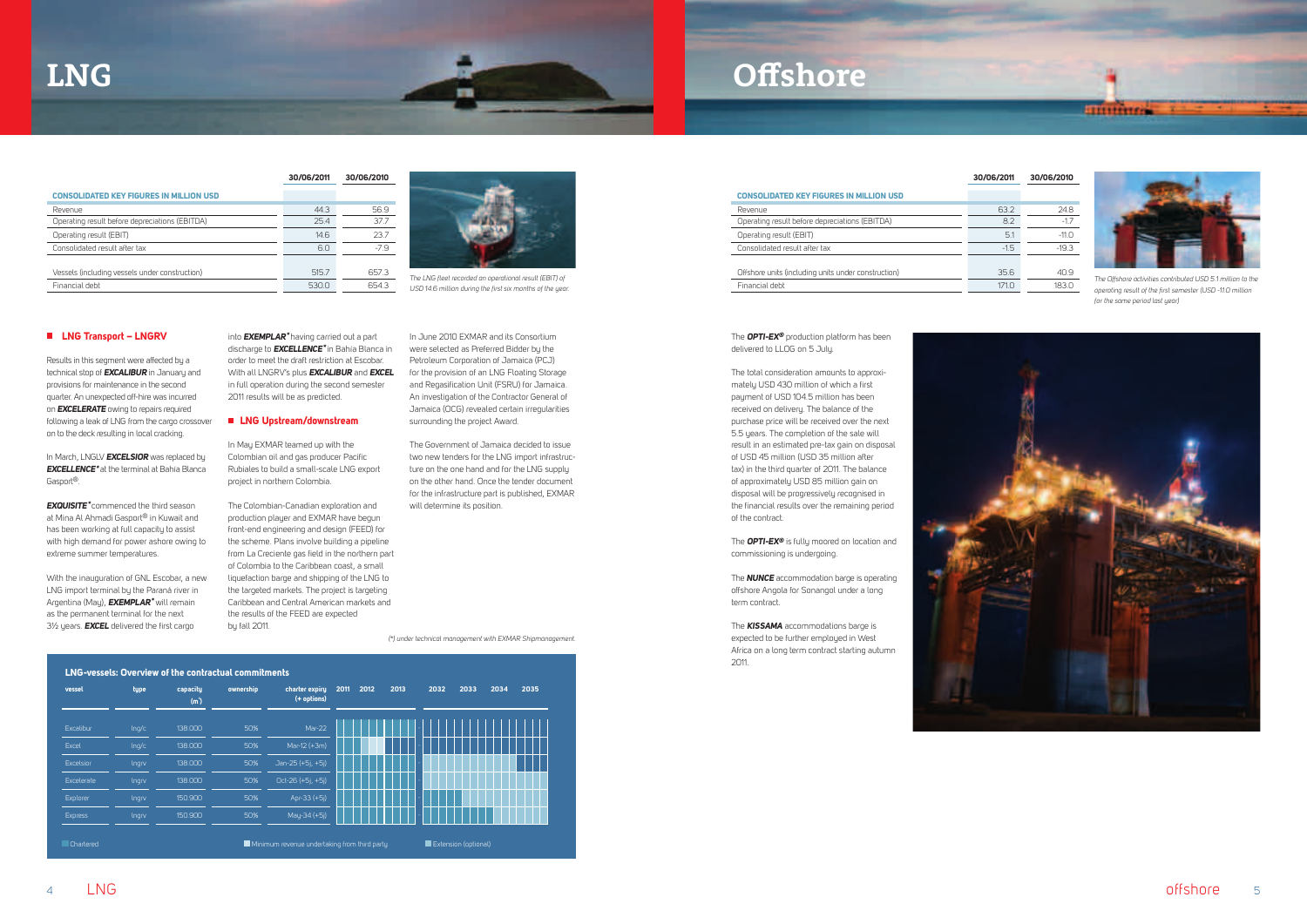|  | 26        | $\sim$ $\prime$ |
|--|-----------|-----------------|
|  | $-34,957$ | $-50,251$       |
|  | $-34,931$ | $-50,273$       |
|  |           |                 |

# **CONDENSED CONSOLIDATED STATEMENT of comprehensive income** (In thousands of USD)

# Capital gain on disposal of assets 7 0 Other operating income 2,699 **Operating income 225,516 203,530** Personnel expenses -22,970 - 18,694 Depreciations and amortisations -39,039 -47,717 Impairment loss  $\overline{5}$   $\overline{26,706}$   $\overline{0}$   $\overline{0}$   $\overline{0}$ Other operating expenses and the set of the set of the set of the set of the set of the set of the set of the set of the set of the set of the set of the set of the set of the set of the set of the set of the set of the se **Result from operating activities -11,584 15,892 Diluted earnings per share (in USD) -0.67 -0.81 Result for the period -37,926 -45,897** Net change in fair value of cash flow hedges transferred to profit and loss 312 312 312 312 Net change in fair value of available-for-sale financial assets **-704** 230

# **6 months ended 6 months ended Notes 30 June 2011 30 June 2010 CONDENSED CONSOLIDATED INCOME STATEMENT** Revenue 223,964 200,831 200,831 200,831 200,831 200,831 200,831 200,831 200,831 200,831 200,831 200,831 200,831 Goods and services -148,161 -120,631 -120,631 -120,631 -148,161 -148,161 -148,161 -120,631 -120,631 -120,631 -120,631 -120,631 -120,631 -120,631 -120,631 -120,631 -120,631 -120,631 -120,631 -120,631 -120,631 -120,631 -120, Provisions 230 256 Interest income 174 205 Interest expenses -21,888 -23,796 Other finance income 5,561 5,911 5,911 5,911 5,911 5,911 5,912 5,911 5,912 5,912 5,911 5,912 5,912 5,911 5,912 5,912 5,912 5,912 5,912 5,912 5,912 5,912 5,912 5,912 5,912 5,912 5,912 5,912 5,912 5,912 5,912 5,912 5,912 5,9 Other finance expenses -2,439 -42,439 **Result before income tax and share in the result of equity accounted investees -35,528 -44,228** Share in the result of equity accounted investees -578 -528 -528 -528 -528 -576 -576 -5776 -528 -528 -528 -528 **Result before income tax -36,104 -44,756**  $\blacksquare$  Income tax expense  $-1,142$ **Result for the period -37,926 -45,897 Attributable to:** Non-controlling interest the controlling interest the controlling interest the controlling interest the controlling interest the controlling interest the controlling interest the controlling interest the controlling intere Owners of the Company and the Company of the Company of the Company of the Company of the Company of the Company Result for the period **-37,926 -45,897 Basic earnings per share (in USD) -0.67 -0.81 CONDENSED CONSOLIDATED STATEMENT OF OTHER COMPREHENSIVE INCOME Other comprehensive result** Foreign currency translation differences for foreign operations 3,481 - 3,872 - 3,872 Net change in fair value of cash flow hedges - hedge accounting -94 -1,046 **Total other comprehensive result for the period 2,995 -4,376 Total comprehensive result for the period -34,931 -50,273**

BELGIBO NV ended the first semester with a small increase in turnover and a substantial reduction in personal costs. Turnover suffered once more from the weakness of the US dollar. BELGIBO further invested in high qualified people in order to boost its level service.

## **TRAVEL PLUS**

**Total comprehensive result attributable to:**

Non-controlling interest

Owners of the Company

**Total comprehensive result for the period** 

## **Information related to the shares**



*The contribution of the Services activities (EXMAR SHIPMANAGEMENT, BELGIBO, TRAVEL PLUS) to the operating result amounts to USD 3.2 million while Holding activities contributed USD -2.2 million (same period last year USD 3.4 million and USD -2.1 million).*

### **EXMAR SHIPMANAGEMENT**

Exmar Shipmanagement manages a diversified fleet portfolio including 11 LNG vessels, 16 LPG vessels, 2 chemical tankers, 5 commercial cruise vessels and one accommodation barge, a total of 35 vessels. As an expert in STS services, EXMAR Shipmanagement has been selected by Morgan Stanley NY to provide them with all necessary services to support their deal for the delivery of gas to Argentina.

### **BELGIBO**

Board of Directors, 29 August 2011

The positive trend that was perceptible since 2010 continued during the first months of 2011. Both the number of bookings for leisure as for business trips increased. The first six months showed a strong increase in turnover (+ 14.0%) compared to the first six months of 2010. Boosted by the increase in turnover, it is expected that 2011 will close with firm figures.

# **Condensed consolidated interim financial statements for the period ended 30th June 2011**

The EXMAR share is listed on the NYSE Euronext Brussels and has formed part of the Bel Mid index (Euronext: EXM) since 23 June 2003. As of 10 December 2009 the VVPR strips were listed on the NYSE Euronext Brussels.

EXMAR's capital stands at USD 88,811,667 and is represented by 59,500,000 shares without nominal value

# Shareholders as per 29 August 2011

The board of directors at its meeting of 29 August 2011 approved the distribution of a gross interim dividend of EUR 0.15 per share (EUR 0.1125 net per share, or EUR 0.1275 net per share with VVPR right attached).

The net interim dividend will be payable on 6 September 2011 (coupon n°12 - ex-date 1 September - record-date 5 September).

# **SERVICES and HOLDING**

|                                                | 30/06/2011 | 30/06/2010 |
|------------------------------------------------|------------|------------|
| <b>CONSOLIDATED KEY FIGURES IN MILLION USD</b> |            |            |
| Revenue                                        | 39.3       | 35.6       |
| Operating result before depreciations (EBITDA) | 2.1        | 2.4        |
| Operating result (EBIT)                        | 1.0        | 1.3        |
| Consolidated result after tax                  | $-2.8$     | $-7.9$     |
|                                                |            |            |
| Other property plant and equipment             | 7.0        | 7.0        |
| Financial debt (excluding bank overdrafts)     | 8.3        | 78         |



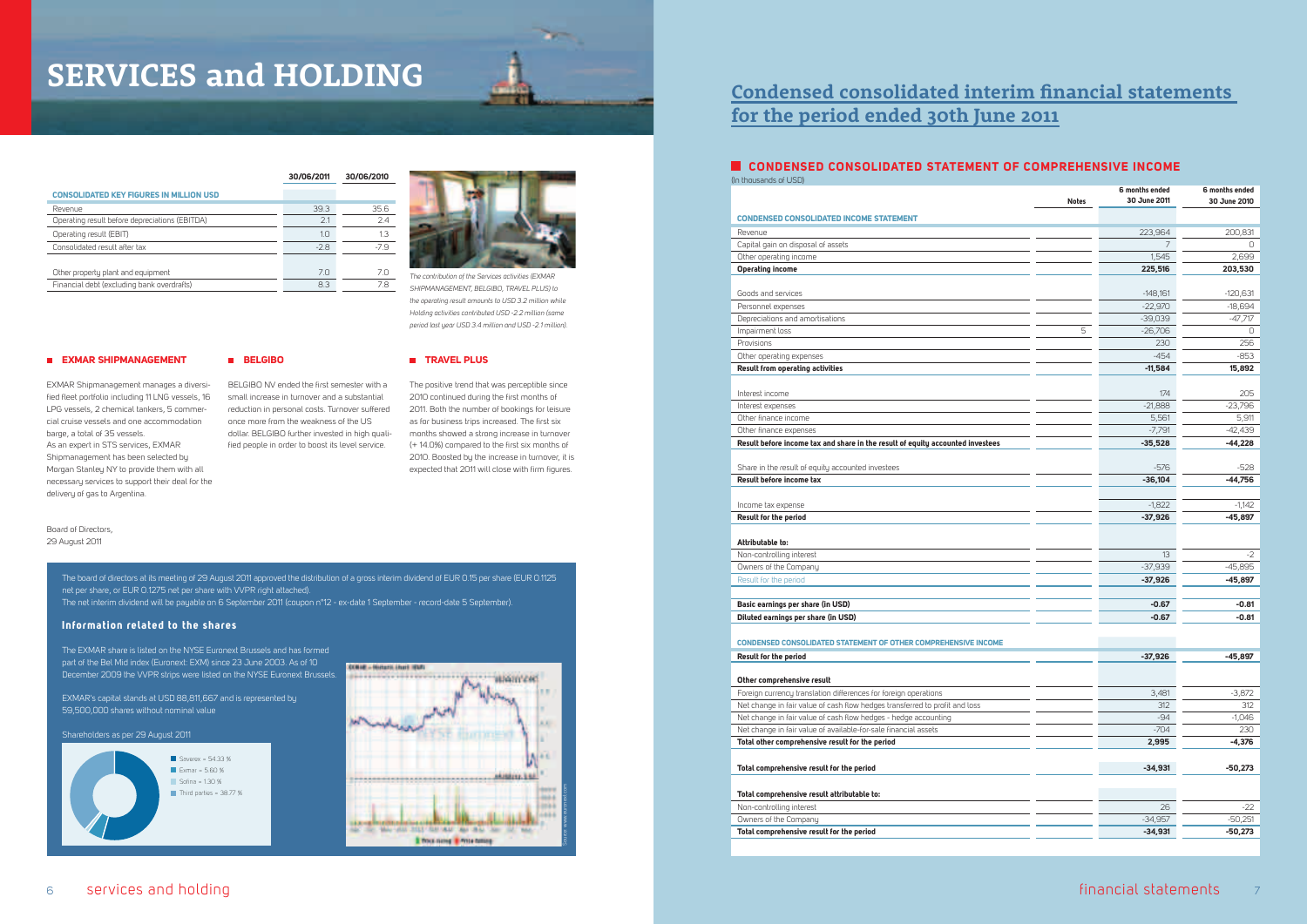| <b>Notes</b> | 30 June 2011 | 31 December 2010 |
|--------------|--------------|------------------|
|              |              |                  |
|              |              |                  |
|              | 1,011,157    | 1,204,497        |
|              |              |                  |
| 5            | 972,910      | 1,166,597        |
|              | 13,986       | 13,866           |
|              | 3,157        | 3,260            |
|              | 14,263       | 13,599           |
|              | 3,917        | 4,258            |
|              | 2,424        | 2,417            |
|              | 500          | 500              |
|              |              |                  |
|              | 715,733      | 557,046          |
|              |              |                  |
| 5            | 436,110      | 298,651          |
|              | 42,543       | 43,004           |
|              | 504          | 341              |
|              | 110,793      | 80,646           |
|              | 3,877        | 4,215            |
| 7            | 121,906      | 130,189          |
|              |              |                  |
|              | 1,726,890    | 1,761,543        |
|              |              |                  |

|                                                      | <b>Notes</b> | 30 June 2011 | 31 December 2010 |
|------------------------------------------------------|--------------|--------------|------------------|
| <b>EQUITY AND LIABILITIES</b>                        |              |              |                  |
|                                                      |              |              |                  |
| <b>TOTAL EQUITY</b>                                  |              | 359,938      | 402,622          |
|                                                      |              |              |                  |
| Equity attributable to equity holders of the company |              | 359,764      | 402,474          |
| Share capital                                        |              | 88,812       | 88,812           |
| Share premium                                        |              | 209,902      | 209,902          |
| Reserves                                             |              | 98,989       | 89,402           |
| Result for the period                                |              | $-37,939$    | 14,358           |
| Non-controlling interest                             |              | 174          | 148              |
|                                                      |              |              |                  |
| NON-CURRENT LIABILITIES                              |              | 1,077,058    | 1,164,594        |
|                                                      |              |              |                  |
| Borrowings                                           |              | 977,912      | 1,067,279        |
| Employee benefits                                    |              | 2,826        | 2,939            |
| Provisions                                           |              | 3,585        | 3,815            |
| Financial instruments                                |              | 92,735       | 90,561           |
|                                                      |              |              |                  |
| <b>CURRENT LIABILITIES</b>                           |              | 289,894      | 194,327          |
|                                                      |              |              |                  |
| Borrowings                                           |              | 162,848      | 91,561           |
| Trade and other payables                             |              | 125,500      | 102,177          |
| Current tax liability                                |              | 1,546        | 589              |
|                                                      |              |              |                  |
| <b>TOTAL EQUITY AND LIABILITIES</b>                  |              | 1,726,890    | 1,761,543        |
|                                                      |              |              |                  |

# **CONDENSED CONSOLIDATED STATEMENT OF CASH FLOWS**

|                                                                                                   | 6 months ended<br>30 June 2011 | 6 months ended<br>30 June 2010 |
|---------------------------------------------------------------------------------------------------|--------------------------------|--------------------------------|
| <b>OPERATING ACTIVITIES</b>                                                                       |                                |                                |
| Result for the period                                                                             | $-37,926$                      | $-45,897$                      |
| Share of result of equity accounted investees                                                     | 576                            | 528                            |
| Depreciations and amortisations                                                                   | 39,039                         | 47,717                         |
| Impairment loss                                                                                   | 26,706                         | 0                              |
| Changes in the fair value of derivative financial instruments                                     | 3,962                          | 26,433                         |
| Net interest income/expenses                                                                      | 21,714                         | 23,591                         |
| Income tax expense                                                                                | 1,822                          | 1,142                          |
| Net gain on sale of assets                                                                        | -5                             | $-12$                          |
| Dividend income                                                                                   | $-1,326$                       | -49                            |
| Equity settled share-based payment expenses (option plan)                                         | 593                            | 610                            |
| Gross cash flow from operating activities                                                         | 55,155                         | 54,063                         |
|                                                                                                   |                                |                                |
| Decrease/increase of trade and other receivables<br>Increase/decrease of trade and other payables | $-27,630$<br>20,836            | $-23,473$<br>22,322            |
| Increase/decrease in provisions and employee benefits                                             | $-385$                         |                                |
| Cash generated from operating activities                                                          | 47,976                         | $-1,109$<br>51,803             |
|                                                                                                   |                                |                                |
| Interest paid                                                                                     | $-22,042$                      | $-24,258$                      |
| Interest received                                                                                 | 282                            | 0                              |
| Income taxes paid/received                                                                        | $-253$                         | $-877$                         |
| NET CASH FROM OPERATING ACTIVITIES                                                                | 25,963                         | 26,668                         |
| <b>INVESTING ACTIVITIES</b>                                                                       |                                |                                |
| Acquisition of intangible assets                                                                  | $-122$                         | -85                            |
| Acquisition of vessels and other property, plant and equipment                                    | $-7,769$                       | $-33,458$                      |
| Proceeds from the sale of intangible assets                                                       | 0                              | 9                              |
| Proceeds from the sale of vessels and other property, plant and equipment                         | 31                             | 26                             |
| Acquisition of / proceeds from the sale of subsidiaries, associates and other investments         | $-2$                           | $-481$                         |
| NET CASH USED IN INVESTING ACTIVITIES                                                             | $-7,862$                       | -33,989                        |
| <b>FINANCING ACTIVITIES</b>                                                                       |                                |                                |
| Dividends paid                                                                                    | $-8,346$                       | $-7,588$                       |
| Dividends received                                                                                | 1,326                          | 49                             |
| Proceeds from new borrowings                                                                      | 1,357                          | 21,065                         |
| Repayment of borrowings                                                                           | $-42,895$                      | $-36,019$                      |
| NET CASH (USED IN) FROM FINANCING ACTIVITIES                                                      | -48,558                        | $-22,493$                      |
|                                                                                                   |                                |                                |
| NET (DECREASE) INCREASE IN CASH AND CASH EQUIVALENTS                                              | $-30,457$                      | $-29,814$                      |
| RECONCILIATION OF NET INCREASE/DECREASE IN CASH AND CASH EQUIVALENTS                              |                                |                                |
| Net cash and cash equivalents at 1 January                                                        | 120,189                        | 164,366                        |
| Net increase/decrease in cash and cash equivalents                                                | $-30,457$                      | $-29,814$                      |
| Exchange rate fluctuations on cash and cash equivalents                                           | 1,174                          | $-2,191$                       |
| NET CASH AND CASH EQUIVALENTS AT 30 JUNE                                                          | 90,906                         | 132,361                        |
|                                                                                                   |                                |                                |

# **CONDENSED CONSOLIDATED STATEMENT OF FINANCIAL POSITION**

(In thousands of USD)

(In thousands of USD)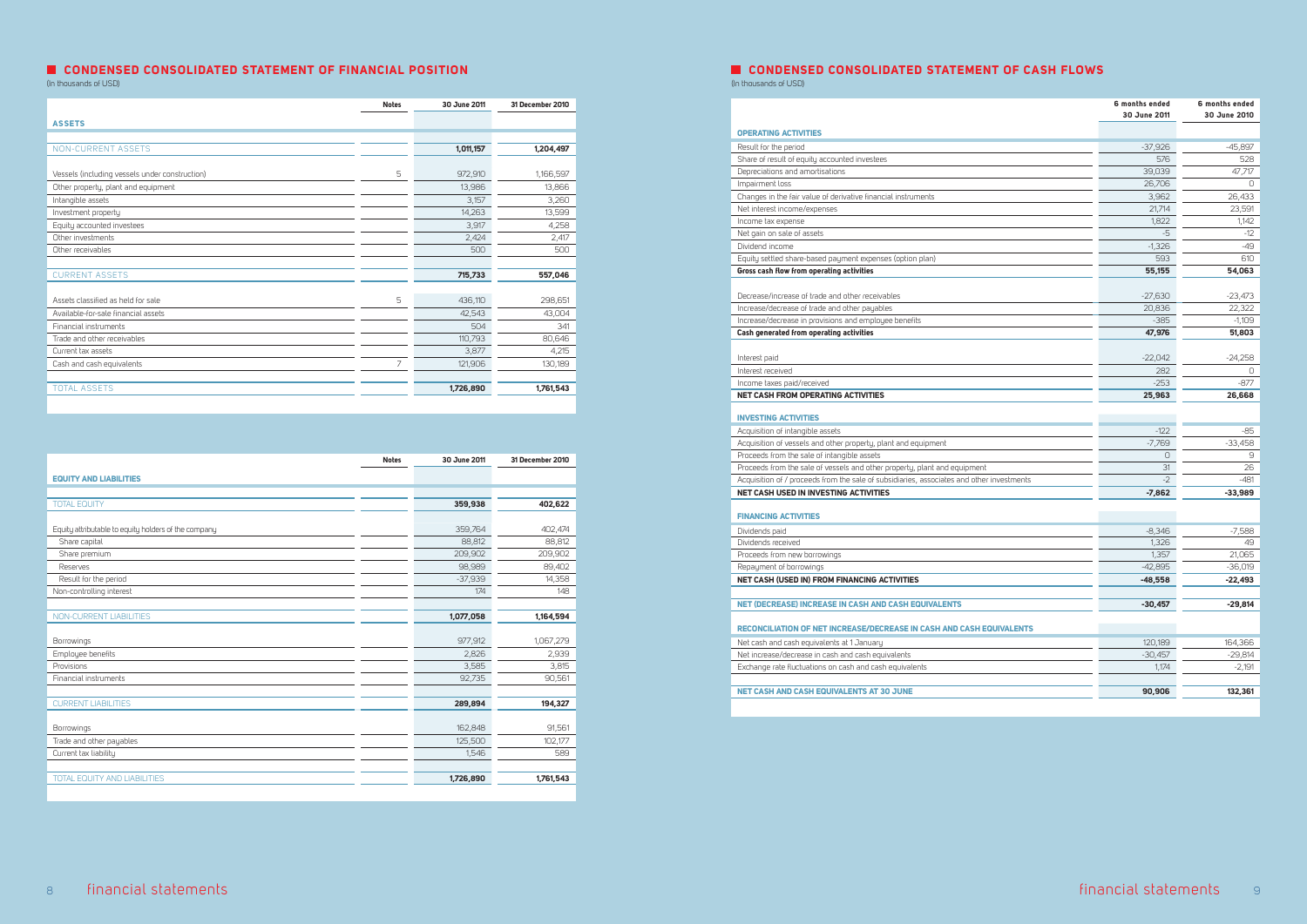# **CONDENSED CONSOLIDATED STATEMENT OF CHANGES IN EQUITY**

(In thousands of USD)

# **1. Reporting entity**

EXMAR NV is a company domiciled in Belgium, whose shares are publicly traded (Euronext - EXM). The condensed consolidated interim financial statements of EXMAR NV for the six months ended 30 June 2011 comprise EXMAR NV and its subsidiaries (together referred to as the "Group") and the Group's interests in associates and jointly controlled entities. The Group is active in the industrial shipping business.

# **2. Basis of preparation**

These condensed consolidated interim financial statements have been prepared in accordance with International Financial Reporting Standard (IFRS) IAS 34 "Interim

Financial Reporting" as adopted by the EU. They do not include all of the information required for full annual financial statements, and should be read in conjunction with the consolidated financial statements of the Group 31 December 2010. as at 31 December 2010, available on the website: www.exmar.be.

These condensed consolidated interim financial statements were approved by the board of directors on 29 August 2011.

The significant judgements made by management in applying the Group's accounting policies were the same as those applied to the consolidated financial statements as per

The preparation of these condensed consolidated interim financial statements requires management to make judgements, estimates applicable as from 1 January 2011 do not and assumptions that affect the application of have a material impact on the condensed accounting policies and the reported amounts consolidated interim financial statements of assets and liabilities, income and expense. and have not given rise to any restatements Actual results may differ from these estimates. of previous periods.



# **3. Significant accounting policies**

The accounting policies applied by the Group in these condensed consolidated interim financial statements are the same as those applied by the Group in its consolidated financial statements as per 31 December 2010. New standards or interpretations

# **NOTES TO THE CONDENSED CONSOLIDATED INTERIM FINANCIAL STATEMENTS**

(1) The general shareholders meeting of 17 May 2011 has approved the dividend proposal of EUR 0.10 per share. This results in a dividend paid in 2011 of USD 8,346,469.40 for the 56,167,358 ordinary shares.

(2) As per 30 June 2011, 7 option plans are issued. In February 2011 the 7th option plan with 437,650 options was granted with an exercise price of EUR 5.41 and a maturity of 8 years.

|                                                                                  | Share capital | Share premium | Retained earnings | Reserve for<br>treasury shares | Translation reserve | Fair value reserve | Hedging reserve | Share-based<br>payments reserve | Total     | Non-controlling interest | Total equity |
|----------------------------------------------------------------------------------|---------------|---------------|-------------------|--------------------------------|---------------------|--------------------|-----------------|---------------------------------|-----------|--------------------------|--------------|
| <b>CONDENSED CONSOLIDATED STATEMENT OF CHANGES IN EQUITY AS PER 30 JUNE 2011</b> |               |               |                   |                                |                     |                    |                 |                                 |           |                          |              |
| 1 January 2011                                                                   | 88,812        | 209,902       | 173,470           | $-72,234$                      | $-5,829$            | 6,921              | $-7,519$        | 8,952                           | 402,474   | 148                      | 402,622      |
|                                                                                  |               |               |                   |                                |                     |                    |                 |                                 |           |                          |              |
| Comprehensive result for the<br>period                                           |               |               |                   |                                |                     |                    |                 |                                 |           |                          |              |
| Result for the period                                                            |               |               | $-37,939$         |                                |                     |                    |                 |                                 | $-37,939$ | 13                       | $-37,926$    |
| Total other comprensive result                                                   |               |               |                   |                                | 3,468               | $-704$             | 218             |                                 | 2,982     | 13                       | 2,995        |
| for the period                                                                   |               |               |                   |                                |                     |                    |                 |                                 |           |                          |              |
| Total comprehensive result for<br>the period                                     | 0             | 0             | $-37,939$         | 0                              | 3,468               | $-704$             | 218             | 0                               | $-34,957$ | 26                       | $-34,931$    |
|                                                                                  |               |               |                   |                                |                     |                    |                 |                                 |           |                          |              |
| Transactions with owners of<br>the Company                                       |               |               |                   |                                |                     |                    |                 |                                 |           |                          |              |
| Dividends paid (1)                                                               |               |               | $-8,346$          |                                |                     |                    |                 |                                 | $-8,346$  |                          | $-8,346$     |
| Share-based payments (2)                                                         |               |               |                   |                                |                     |                    |                 | 593                             | 593       |                          | 593          |
| <b>Total transactions with owners</b><br>of the Company                          | 0             | $\mathbf 0$   | $-8,346$          | 0                              | $\mathbf 0$         | 0                  | 0               | 593                             | $-7,753$  | $\Omega$                 | $-7,753$     |
| 30 June 2011                                                                     | 88,812        | 209,902       |                   |                                |                     | 6,217              |                 | 9,545                           |           | 174                      | 359,938      |
|                                                                                  |               |               | 127,185           | $-72,234$                      | $-2,361$            |                    | $-7,301$        |                                 | 359,764   |                          |              |
| <b>CONDENSED CONSOLIDATED STATEMENT OF CHANGES IN EQUITY AS PER 30 JUNE 2010</b> |               |               |                   |                                |                     |                    |                 |                                 |           |                          |              |
|                                                                                  |               |               |                   |                                |                     |                    |                 |                                 |           |                          |              |
| 1 January 2010                                                                   | 88,812        | 209.902       | 189,803           | $-66,131$                      | $-4,023$            | 899                | $-7,286$        | 7,735                           | 419,710   | 133                      | 419,843      |
| Comprehensive result for                                                         |               |               |                   |                                |                     |                    |                 |                                 |           |                          |              |

| the period                                              |        |         |           |           |          |       |          |       |           |       |           |
|---------------------------------------------------------|--------|---------|-----------|-----------|----------|-------|----------|-------|-----------|-------|-----------|
| Result for the period                                   |        |         | $-45,895$ |           |          |       |          |       | $-45,895$ | $-2$  | $-45,897$ |
| Total other comprensive result                          |        |         |           |           | $-3,852$ | 230   | $-734$   |       | $-4,356$  | $-20$ | $-4,376$  |
| for the period                                          |        |         |           |           |          |       |          |       |           |       |           |
| Total comprehensive result<br>for the period            | 0      | 0       | $-45,895$ | 0         | $-3,852$ | 230   | $-734$   | 0     | $-50,251$ | $-22$ | $-50,273$ |
|                                                         |        |         |           |           |          |       |          |       |           |       |           |
| <b>Transactions with owners</b><br>of the Company       |        |         |           |           |          |       |          |       |           |       |           |
| Dividends paid                                          |        |         | $-7,588$  |           |          |       |          |       | $-7,588$  |       | $-7,588$  |
| Share-based payments                                    |        |         |           |           |          |       |          | 610   | 610       |       | 610       |
| <b>Total transactions with owners</b><br>of the Company | 0      | 0       | $-7,588$  | 0         | 0        | 0     | 0        | 610   | $-6,978$  | 0     | $-6,978$  |
| 30 June 2010                                            | 88,812 | 209,902 | 136,320   | $-66,131$ | $-7,875$ | 1,129 | $-8,020$ | 8,345 | 362,481   | 111   | 362,592   |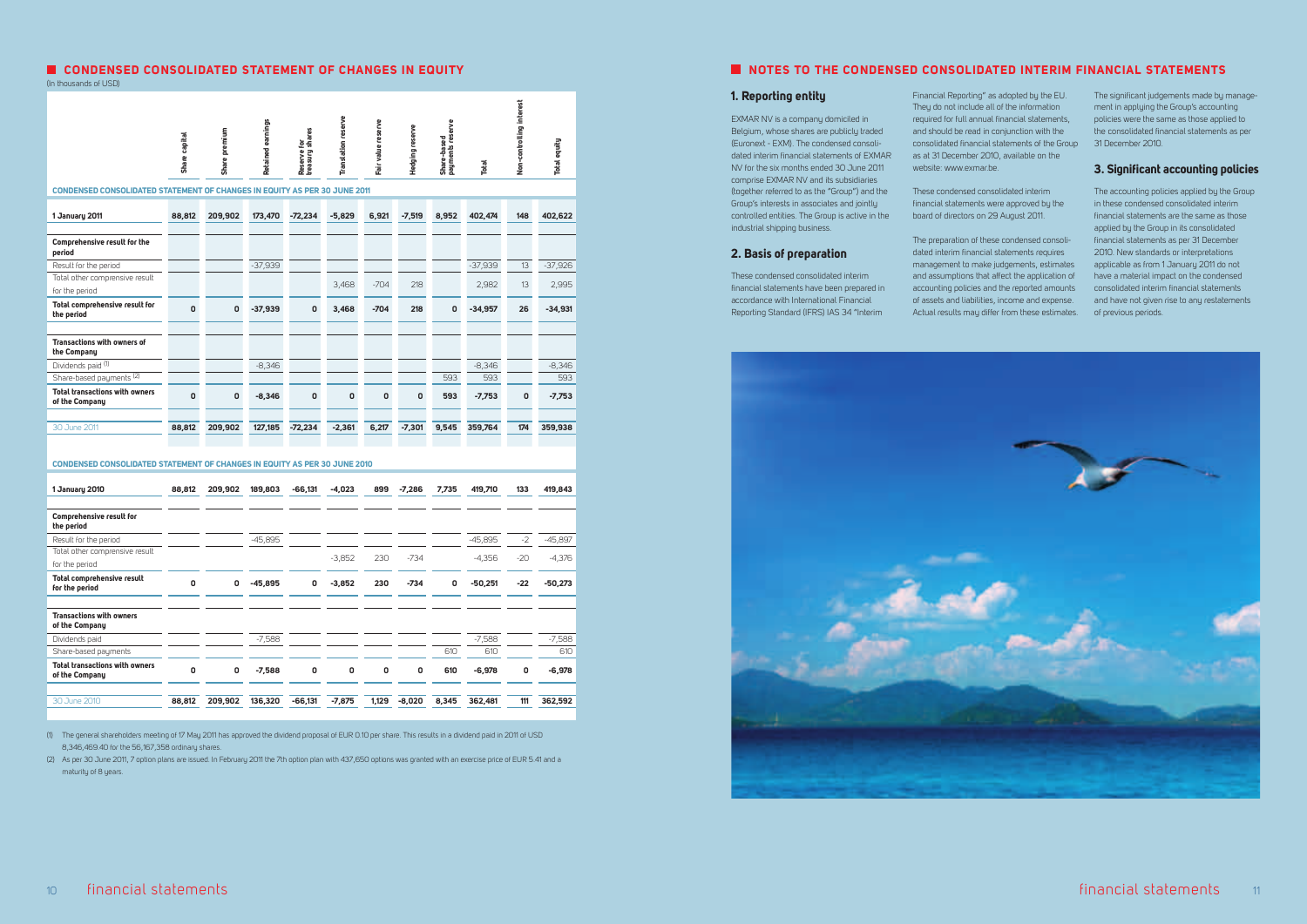|                               | 30 June 2011 | 31 December 2010 |
|-------------------------------|--------------|------------------|
|                               |              |                  |
| Bank                          | 34,513       | 44,782           |
| Cash in hand                  | 269          | 205              |
| Short-term deposits (1)       | 87,124       | 85,202           |
| <b>Total</b>                  | 121,906      | 130,189          |
|                               |              |                  |
| Less:                         |              |                  |
| Bank overdrafts               | $-31,000$    | $-10,000$        |
| Net cash and cash equivalents | 90,906       | 120,189          |

# **7. Cash and cash equivalents**

(In thousands of USD)

(1) Includes reserved cash related to credit facilities and financial instrument agreements for an amount of KUSD 78,824 (KUSD 68,110 as per 31 December 2010).

# **8. Contingencies**

There were no significant changes in contingencies as disclosed in the consolidated financial statements of the Group for the year ended 31 December 2010.

# **9. Risks and uncertainties**

There were no significant changes in risks and uncertainties compared to the risks and uncertainties as described in the annual financial statements for the year ended 31 December 2010.

|                                                                                                                               | <b>LPG</b>  | <b>LNG</b> | <b>Offshore</b> | <b>Total</b>   |
|-------------------------------------------------------------------------------------------------------------------------------|-------------|------------|-----------------|----------------|
| <b>VESSELS (INCLUDING VESSELS UNDER CONSTRUCTION)</b>                                                                         |             |            |                 |                |
| Net book value as per 31 December 2010                                                                                        | 602.118     | 526,100    | 38,379          | 1,166,597      |
| Additions                                                                                                                     | 6,059       | 366        |                 | 6,425          |
| Depreciations                                                                                                                 | $-23,380$   | $-10,736$  | $-2,790$        | $-36,906$      |
| Transfer to assets held for sale (1)                                                                                          | $-163.206$  |            |                 | $-163,206$     |
| Net book value as per 30 June 2011                                                                                            | 421,591     | 515,730    | 35,589          | 972,910        |
| ASSETS CLASSIFIED AS HELD FOR SALE - VESSELS                                                                                  |             |            |                 |                |
|                                                                                                                               |             |            |                 |                |
| Additions                                                                                                                     | $\mathbf 0$ | 0          | 298,651<br>959  | 298,651<br>959 |
| Transfer from vessels                                                                                                         | 163,206     |            |                 | 163,206        |
| Impairment loss (1)                                                                                                           | $-26,706$   |            |                 | $-26,706$      |
|                                                                                                                               | 136,500     | 0          | 299,610         | 436,110        |
| Net book value as per 31 December 2010<br>Net book value as per 30 June 2011 <sup>(2)</sup><br>Fair value as per 30 June 2011 | 136,500     | 0          | 343.799         | 480,299        |

# **5. Vessels**

(In thousands of USD)

(1) The transfer to assets classified as held for sale consists of the 2 LPG VLGC vessels Flanders Liberty and Flanders Loyalty. Both vessels were measured at the lower of their carrying amount and fair value less cost to sell based on the sale agreement with BW Gas reached in July 2011, which resulted in an impairment loss amounting

- to KUSD 26,706.
- 

(2) The assets classified as held for sale represent the lower of the carrying amount and fair value less cost to sell which amounts to KUSD 136,500 for the 2 LPG VLGC vessels and KUSD 299,610 for the OPTI-EX offshore unit. The conditions of the sale of OPTI-EX were fulfilled in July 2011; the estimated fair value (KUSD 343,799) is based on the discounted cash flows to be received over the next 5.5 years discounted at the contracted interest rate of 12%.

# **6. Borrowings**

(In thousands of USD)

|                                      | <b>LPG</b> | <b>LNG</b> | <b>Offshore</b> | <b>Total</b> |
|--------------------------------------|------------|------------|-----------------|--------------|
| <b>BORROWINGS RELATED TO VESSELS</b> |            |            |                 |              |
| As per 31 December 2010              | 422,549    | 539,006    | 177,000         | 1,138,555    |
| New loans and borrowings             |            | 1,348      |                 | 1,348        |
| Repayments                           | $-22.073$  | $-12.067$  | $-6.000$        | $-40,140$    |
| Conversion differences               |            | 1,732      |                 | 1,732        |
| As per 30 June 2011                  | 400,476    | 530.019    | 171,000         | 1,101,495    |

| <b>SEGMENT REPORTING 30 JUNE 2011</b>                                                      | <b>LPG</b> | <b>LNG</b> | <b>Offshore</b> | <b>Services</b> | <b>Eliminations</b> | Total     |
|--------------------------------------------------------------------------------------------|------------|------------|-----------------|-----------------|---------------------|-----------|
| <b>INCOME STATEMENT</b>                                                                    |            |            |                 |                 |                     |           |
| Revenue third party                                                                        | 83,165     | 44,304     | 63,104          | 33,391          |                     | 223,964   |
| Revenue intra-segment                                                                      | 461        |            | 88              | 5,902           | $-6,452$            | $\Omega$  |
| Total revenue                                                                              | 83,626     | 44,305     | 63,192          | 39,293          | $-6,452$            | 223,964   |
|                                                                                            |            |            |                 |                 |                     |           |
| Capital gain on sale of assets                                                             |            |            | 1               | 6               |                     | 7         |
| Other operating income                                                                     | 269        | 1,036      | 11              | 229             |                     | 1,545     |
| <b>Operating income</b>                                                                    | 83,895     | 45,341     | 63,204          | 39,528          | -6,452              | 225,516   |
|                                                                                            |            |            |                 |                 |                     |           |
| Operating result before depreciation, impairment<br>loss and amortisation charges (EBITDA) | 18,432     | 25,370     | 8,165           | 4,351           | 0                   | 56,318    |
| Depreciations and amortisations                                                            | $-24,060$  | $-10,808$  | $-3,047$        | $-1,124$        |                     | $-39,039$ |
| Impairment loss                                                                            | $-26,706$  |            |                 |                 |                     | $-26,706$ |
| Operating result (EBIT)                                                                    | $-32,334$  | 14,562     | 5,118           | 3,227           | 0                   | $-9,427$  |
|                                                                                            |            |            |                 |                 |                     |           |
| Interest income/expenses (net)                                                             | $-6,829$   | $-11,245$  | $-3,843$        | $-168$          |                     | $-22.085$ |
| Other finance income/expenses (net)                                                        | $-382$     | 2,694      | $-1,477$        | 19              |                     | 854       |
| Share in the result of equity accounted investees                                          |            |            | $-615$          | 39              |                     | $-576$    |
| Income tax expense                                                                         | $-75$      | $-11$      | $-693$          | $-1,043$        |                     | $-1,822$  |
| Segment result for the period                                                              | $-39,620$  | 6,000      | $-1,510$        | 2,074           | 0                   | $-33,056$ |
|                                                                                            |            |            |                 |                 |                     |           |
| Unallocated overhead expenses and finance result                                           |            |            |                 |                 |                     | $-4,870$  |
|                                                                                            |            |            |                 |                 |                     |           |
| Result for the period                                                                      |            |            |                 |                 |                     | -37,926   |
| Non-controlling interest                                                                   |            |            |                 |                 |                     | 13        |
| Attributable to owners of the Company                                                      |            |            |                 |                 |                     | $-37,939$ |
|                                                                                            |            |            |                 |                 |                     |           |
| <b>SEGMENT REPORTING 30 JUNE 2010</b>                                                      |            |            |                 |                 |                     |           |
| <b>INCOME STATEMENT</b>                                                                    |            |            |                 |                 |                     |           |
| Revenue third party                                                                        | 90,835     | 56,918     | 24,499          | 28,579          |                     | 200,831   |
| Revenue intra-segment                                                                      | 937        | 3          | 286             | 7,031           | $-8,257$            | 0         |
| Total revenue                                                                              | 91,772     | 56,921     | 24,785          | 35,610          | $-8,257$            | 200,831   |
|                                                                                            |            |            |                 |                 |                     |           |
| Capital gain on sale of assets                                                             |            | 0          | 0               | O               |                     | 0         |
| Other operating income                                                                     | 263        | 2,033      | 99              | 304             |                     | 2,699     |
| <b>Operating income</b>                                                                    | 92,035     | 58,954     | 24,884          | 35,914          | $-8,257$            | 203,530   |
| Operating result before depreciation and                                                   | 25,113     | 37,708     | $-1,677$        | 4,535           | 0                   | 65,679    |
| amortisation charges (EBITDA)                                                              |            |            |                 |                 |                     |           |
| Depreciations and amortisations                                                            | $-23,261$  | $-14,052$  | $-9,295$        | $-1,108$        |                     | $-47,716$ |
| <b>Operating result (EBIT)</b>                                                             | 1,852      | 23,656     | -10,972         | 3,427           | 0                   | 17,963    |
| Interest income/expenses (net)                                                             | $-6,833$   | $-13,850$  | $-3,784$        | $-190$          | 9                   | $-24,648$ |
| Other finance income/expenses (net)                                                        | $-5,694$   | $-17,663$  | $-3,561$        | -508            | -9                  | $-27,435$ |
| Share in the result of equity accounted investees                                          |            |            | -541            | 13              |                     | $-528$    |
| Income tax expense                                                                         | $-108$     | $-13$      | -451            | $-570$          |                     | $-1,142$  |
|                                                                                            |            |            |                 |                 |                     |           |
| Segment result for the period                                                              | $-10,783$  | $-7,870$   | $-19,309$       | 2,172           | 0                   | $-35,790$ |
|                                                                                            |            |            |                 |                 |                     |           |
| Unallocated overhead expenses and finance result                                           |            |            |                 |                 |                     | $-10,107$ |
|                                                                                            |            |            |                 |                 |                     |           |
| Result for the period                                                                      |            |            |                 |                 |                     | $-45,897$ |
| Non-controlling interest<br>Attributable to owners of the Company                          |            |            |                 |                 |                     | -2        |
|                                                                                            |            |            |                 |                 |                     | $-45,895$ |

# **4. Segment information - key figures**

(In thousands of USD)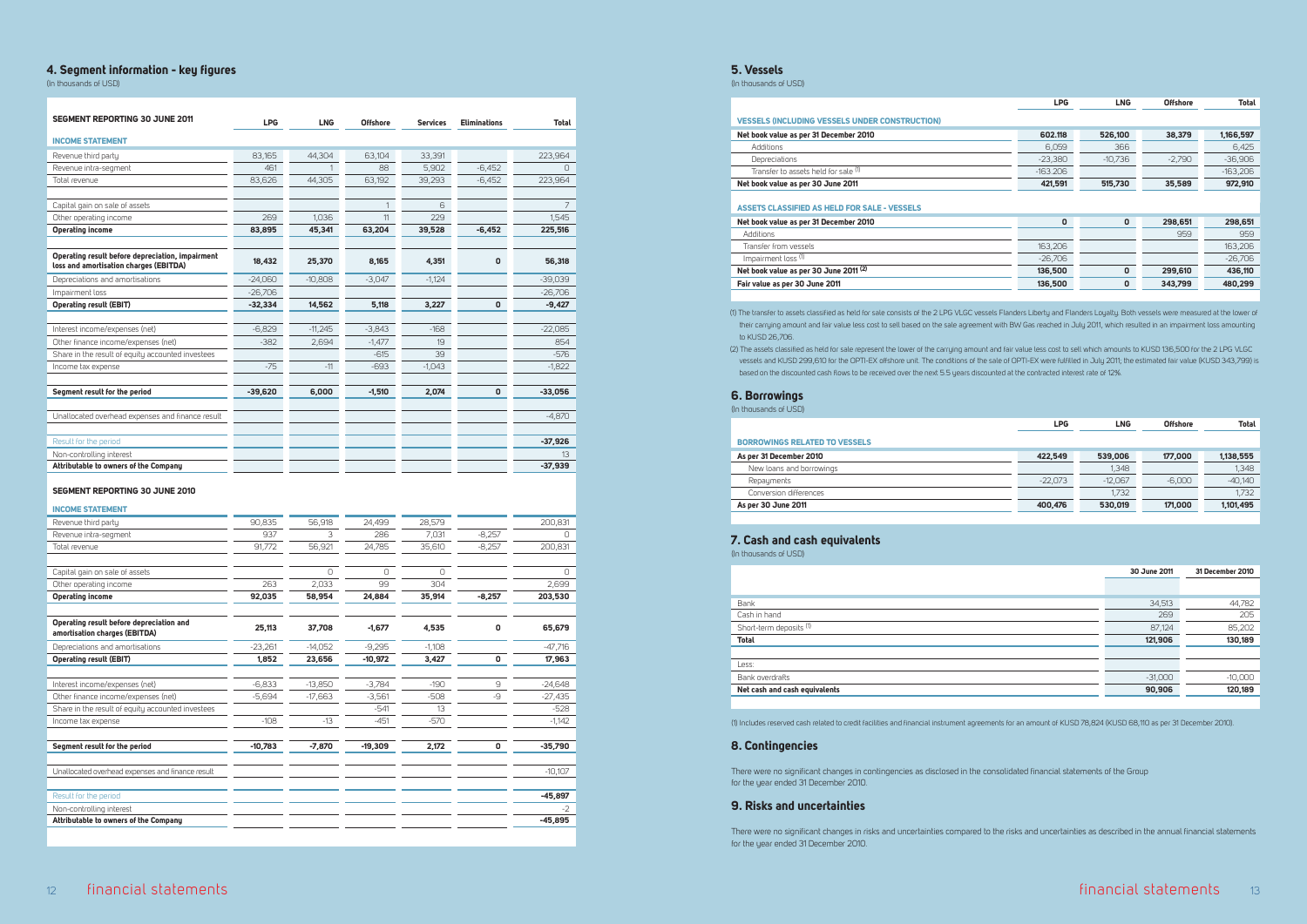### **Introduction**

We have reviewed the accompanying condensed consolidated statement of financial position of Exmar NV as at 30 June 2011, the condensed consolidated statements of comprehensive income, changes in equity and cash flows for the six month period then ended, as well as the explanatory notes ("the condensed consolidated interim financial information"). The board of directors is responsible for the preparation and presentation of this condensed consolidated interim financial information in accordance with IAS 34, 'Interim Financial Reporting' as adopted by the European Union. Our responsibility is to express a conclusion on this condensed consolidated interim financial information based on our review.

### **Scope of Review**

# We conducted our review in accordance with the International Standard on Review Engagements 2410, "Review of Interim Financial Information Performed by the Independent Auditor of the Entity". A review of interim financial information consists of making inquiries, primarily of persons responsible for financial and accounting matters, and applying analytical and other review procedures. A review is substantially less in scope than an audit conducted in accordance with International Standards on Auditing and consequently does not enable us to obtain assurance that we would become aware of all significant matters that might be identified in an audit. Accordingly, we do not express an audit opinion.

**Conclusion**



Based on our review, nothing has come to our attention that causes us to believe that the accompanying condensed consolidated interim financial information as at 30 June 2011 and for the six month period then ended is not prepared, in all material respects, in accordance with IAS 34, 'Interim Financial Reporting' as adopted by the European Union.

> • All EXMAR press releases can be consulted on The Dutch version of this half year report must be considered to be the official version.

The board of directors, represented by Nicolas Saverys and Patrick De Brabandere, and the executive committee, represented by Nicolas Saverys and Miguel de Potter, hereby confirm that, to the best of their knowledge, the condensed consolidated interim financial statements for the six months period ended 30 June 2011, which has been prepared in

accordance with IAS 34 "Interim Financial Reporting" as adopted by the European Union, give a true and fair view of the assets, liabilities, financial position and profit or loss of the company and the undertakings included in the consolidation as a whole, and that the interim management report includes a fair overview of the important events that have

No adjusting or non-adjusting events arose between 30 June 2011 and the date at which the condensed consolidated interim financial statements have been authorised for issue, except for

> occurred during the first six months of the financial year and of the major transactions with the related parties, and their impact on the condensed consolidated interim financial statements, together with a description of the principal risks and uncertainties for the remaining six months of the financial year.

# **STATUTORY AUDITOR'S REPORT TO THE BOARD OF DIRECTORS OF EXMAR NV ON THE REVIEW OF THE CONDENSED CONSOLIDATED INTERIM FINANCIAL INFORMATION AS AT 30 JUNE 2011 AND FOR THE SIX MONTH PERIOD THEN ENDED**

# **Statement on the true and fair view of the condensed consolidated interim financial statements and the fair overview of the interim management report**

### Kontich, 29 August 2011

KPMG Bedrijfsrevisoren - Réviseurs d'Entreprises Statutory Auditor Represented by

Filip De Bock Réviseur d'Entreprises / Bedrijfsrevisor

# **EXMAR nv**

De Gerlachekaai 20 2000 Antwerp Tel.: +32(0)3 247 56 11 Fax: +32(0)3 247 56 01

Business registration number: 0860 409 202 RPR Antwerp Website: www.exmar.be E-mail: corporate@exmar.be

### **Contact**

• Questions can be asked by telephone at

+32(0)3 247 56 11 or by e-mail to corporate@

- 
- the website: www.exmar.be
	- EXMAR.be, for the attention of Patrick De
	- Karel Stes (Secretary). • In case you wish to receive our annual
	- or halfyear report please mail: corporate@EXMAR.be

Brabandere (COO), Miguel de Potter (CFO) or

Design and production: www.dms.be



# **Colophon**

Board of Directors Baron Philippe Bodson – *Chairman*  Nicolas Saverys – *Managing Director/Chief Executive Officer* Leo Cappoen Ludwig Criel Patrick De Brabandere François Gillet Jens Ismar Philippe van Marcke de Lummen Guy Verhofstadt Baron Philippe Vlerick

NV SAVEREX represented by Pauline Saverys

Executive committee Nicolas Saverys – *Chief Executive Officer* Pierre Dincq – *Managing Director Shipping*  David Lim – *Managing Director Offshore*  Paul Young – *Chief Marketing Officer* Miguel de Potter - *Chief Financial Officer*

Patrick De Brabandere – *Chief Operating Officer*  Didier Ryelandt – *Executive Vice President Offshore* Marc Nuytemans – *CEO EXMAR Shipmanagement*  Bart Lavent – *Managing Director LNG upstream/downstream*

Auditor

Klynveld Peat Marwick Goerdeler – auditors - represented by Mr. Filip De Bock.

-the fulfilment of the conditional sale of the OPTI-EX production unit on 5th of July 2011 for which sales proceeds of KUSD 429,236 will be received over the next 5.5 years. The completion of the sale will result in an estimated pre-tax gain on disposal of approximately KUSD 44,189 in the third quarter of 2011. The difference between the gross sales proceeds and its corresponding estimated discounted value amounting to KUSD 85,437 will be progressively

recognised as finance income over the next 5.5. years.

-the sale of 2 LPG VLGC vessels Flanders Liberty and Flanders Loyalty to BW Gas in July 2011. Both vessels were measured at fair value less cost to sell as per 30 June 2011 resulting in an impairment loss of KUSD 26,706.

# **10. Subsequent events**